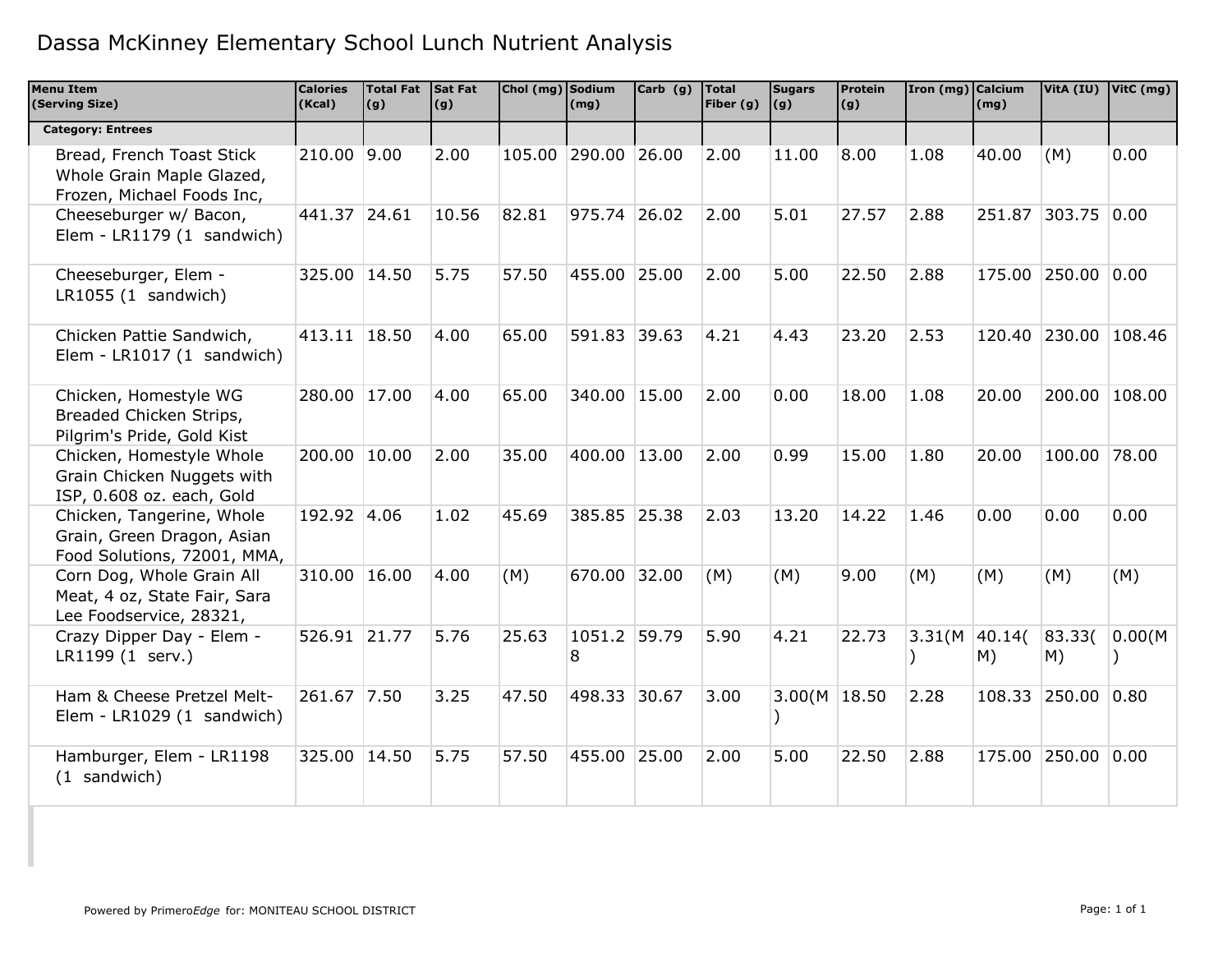| <b>Menu Item</b><br>(Serving Size)                                                                                                                    | <b>Calories</b><br>(Kcal)  | Total Fat Sat Fat<br>(g) | (g)          | Chol (mg) Sodium | (mg)                        | $Carb$ (g) | <b>Total</b><br>Fiber (g) | <b>Sugars</b><br>(g) | Protein<br>(g) | Iron (mg) Calcium    | (mg)         |                       | VitA (IU) VitC (mg) |
|-------------------------------------------------------------------------------------------------------------------------------------------------------|----------------------------|--------------------------|--------------|------------------|-----------------------------|------------|---------------------------|----------------------|----------------|----------------------|--------------|-----------------------|---------------------|
|                                                                                                                                                       |                            |                          |              |                  |                             |            |                           |                      |                |                      |              |                       |                     |
| Lasagna Roll-up - Elem -                                                                                                                              | 270.01 6.50                |                          | 3.50         | 20.00            | 635.05 34.50                |            | 3.50                      | 8.50                 | 16.00          | 1.62                 |              | 310.00 400.00 6.00(M  |                     |
| LR1201(1 ea.)                                                                                                                                         |                            |                          |              |                  |                             |            |                           |                      |                |                      |              | (M)                   |                     |
| Pasta and Meat Sauce, MMA,                                                                                                                            | 407.32 13.62               |                          | 3.82         | 49.66            | 684.06 49.71                |            | 5.62                      | 10.82                | 22.01          | 2.96(M 25.97(        |              | 0.00(M)               | 0.00(M)             |
| Non-WG, Elem - LR1071 (1                                                                                                                              |                            |                          |              |                  |                             |            |                           |                      |                |                      | M)           |                       |                     |
| c.)                                                                                                                                                   |                            |                          |              |                  |                             |            |                           |                      |                |                      |              |                       |                     |
| Pizza, 5" LunchAround                                                                                                                                 | 320.00 12.00               |                          | 3.50         | 10.00            | 580.00 39.00                |            | 4.00                      | 4.00                 | 16.00          | 1.08                 | $100.00$ (M) |                       | (M)                 |
| Cheese Whole Grain 5.05 oz,                                                                                                                           |                            |                          |              |                  |                             |            |                           |                      |                |                      |              |                       |                     |
| The MAX, ConAgra Foods,                                                                                                                               |                            |                          |              |                  |                             |            |                           |                      |                |                      |              |                       |                     |
| Pizza, Big Daddy's Original,                                                                                                                          | 320.00 14.00               |                          | 7.00         | 30.00            | 460.00 34.00                |            | 1.00                      | 7.00                 | 15.00          | 2.70                 |              | 300.00 300.00         | 0.00                |
| 16" Rolled Edge Cheese, Non-                                                                                                                          |                            |                          |              |                  |                             |            |                           |                      |                |                      |              |                       |                     |
| WG, 1/10 slice - LR1122 (1                                                                                                                            |                            |                          |              |                  |                             |            |                           |                      |                |                      |              |                       |                     |
| Pizza, Stuffed Crust Cheese                                                                                                                           | 340.00 14.00               |                          | 4.00         | 15.00            | 860.00 37.00                |            | 2.00                      | 4.00                 | 15.00          | 2.70                 | 150.00       | 500.00                | 0.00                |
| 4.84 oz, The MAX, ConAgra,                                                                                                                            |                            |                          |              |                  |                             |            |                           |                      |                |                      |              |                       |                     |
| 77387-12407, MMA, Non-                                                                                                                                |                            |                          |              |                  |                             |            |                           |                      |                |                      |              |                       |                     |
| Salad, Chef w/ Garlic                                                                                                                                 | 343.19 15.56               |                          | 7.24         | 61.86            | 859.04 30.41                |            | 3.15                      | 6.37                 | 20.08          | $1.76(M \mid 31.55($ |              | 5421.9                | 10.86(              |
| Breadstick & Crackers,                                                                                                                                |                            |                          |              |                  |                             |            |                           |                      |                |                      | M)           | 3(M)                  | M)                  |
| Entree - Dassa - LR1186 (1                                                                                                                            |                            |                          |              |                  |                             |            |                           |                      |                |                      |              |                       |                     |
| Salisbury Steak, Advance -                                                                                                                            | 294.50 14.00               |                          | 6.00         | 45.00            | 1263.5 26.05                |            | 1.00                      | 1.00                 | 14.00          | 1.80                 | 40.00        | 0.00                  | 1.20                |
| LR1185 (1 serv.)                                                                                                                                      |                            |                          |              |                  | $\Omega$                    |            |                           |                      |                |                      |              |                       |                     |
|                                                                                                                                                       |                            |                          |              |                  |                             |            |                           |                      |                |                      |              |                       |                     |
| Sandwich, Baked Italian Sub- 375.91 18.77                                                                                                             |                            |                          | 7.65         | 67.80            | 1116.5 31.79                |            | 1.00                      | 4.12                 | 20.73          | $ 2.10\rangle$       |              | 227.83 187.11 1.00    |                     |
| Elem - LR1153 (1 sandwich)                                                                                                                            |                            |                          |              |                  | 7                           |            |                           |                      |                |                      |              |                       |                     |
|                                                                                                                                                       | 311.67 15.33               |                          | 5.42         | 22.50            | 655.00 29.00                |            | 0.00                      | 5.00                 | 14.50          | 1.44                 |              | 265.00 1083.3 0.00    |                     |
| Sandwich, Grilled Cheese -<br>Elem - LR1202 (1 sandwich)                                                                                              |                            |                          |              |                  |                             |            |                           |                      |                |                      |              | 3                     |                     |
|                                                                                                                                                       |                            |                          |              |                  |                             |            |                           |                      |                |                      |              |                       |                     |
|                                                                                                                                                       |                            |                          |              |                  |                             |            |                           |                      |                |                      |              |                       |                     |
|                                                                                                                                                       |                            |                          |              |                  |                             |            |                           |                      |                |                      |              |                       |                     |
|                                                                                                                                                       |                            |                          |              |                  |                             |            |                           |                      |                |                      |              |                       |                     |
|                                                                                                                                                       |                            |                          |              |                  |                             |            |                           |                      |                |                      |              |                       |                     |
|                                                                                                                                                       |                            |                          |              |                  |                             |            |                           |                      |                |                      |              |                       |                     |
|                                                                                                                                                       |                            |                          |              |                  |                             |            |                           |                      |                |                      |              |                       |                     |
| Sandwich, Turkey & Cheese<br>Sub - Elem - LR1196 (1<br>sandwich)<br>Sausage, Fully Cooked &<br>Browned Sausage Link, Low<br>Sodium, Jones Dairy Farm, | 261.45 6.50<br>100.00 7.00 |                          | 2.25<br>3.00 | 37.50<br>25.00   | 653.49 31.64<br>170.00 1.00 |            | 1.21<br>0.00              | 4.43<br>0.00         | 20.04<br>7.00  | 1.33<br>0.36         | 0.00         | 135.40 280.00<br>0.00 | 0.46 <br>0.00       |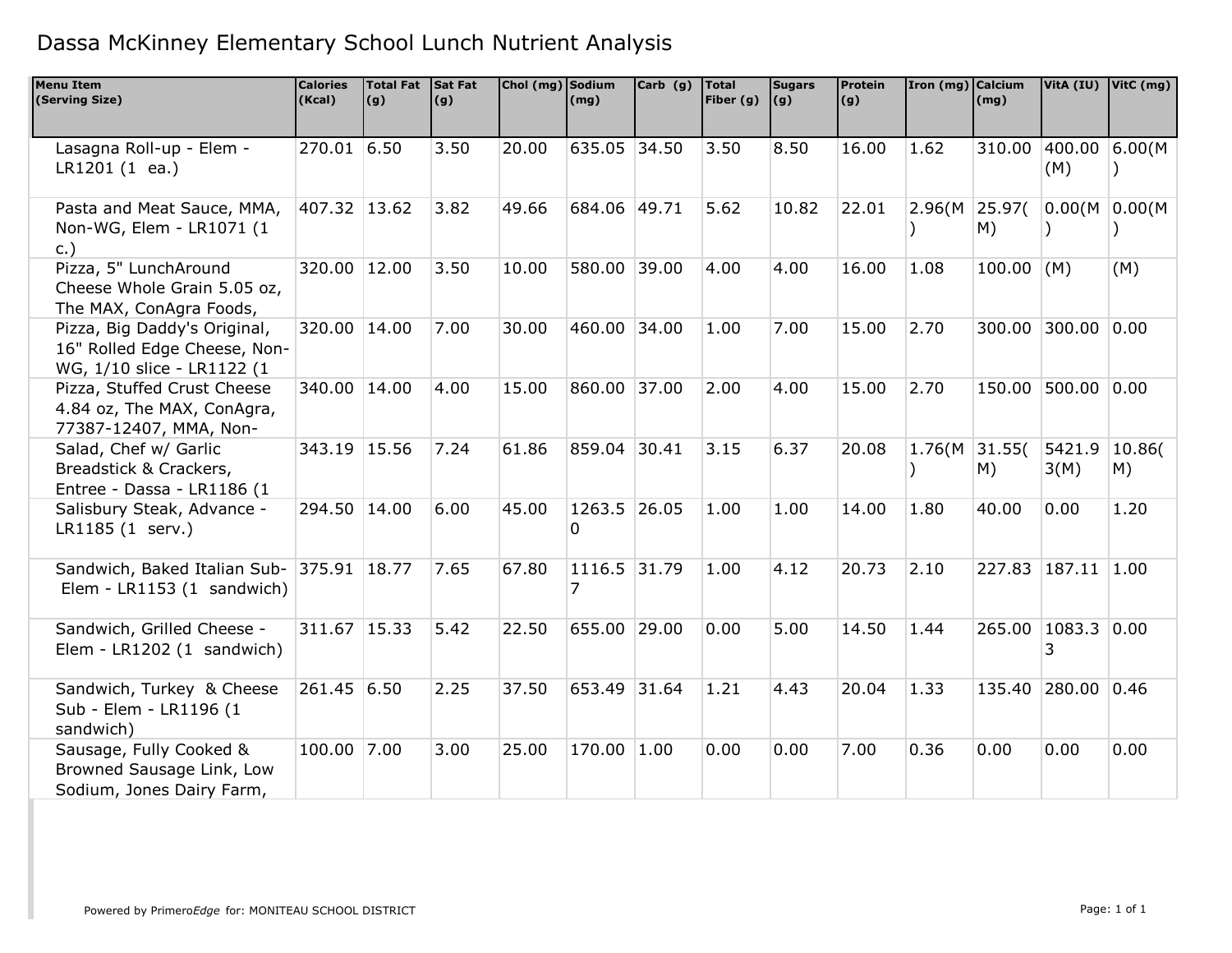| <b>Menu Item</b><br>(Serving Size)                                                                      | <b>Calories</b><br>(Kcal) | <b>Total Fat</b><br>(g) | Sat Fat<br>(g) | Chol (mg) Sodium | (mg)         | $Carb$ (g) | Total<br>Fiber $(g)$ | <b>Sugars</b><br>$\vert (g) \vert$ | Protein<br>(g) | Iron (mg) Calcium | (mg)   |                             | VitA (IU) VitC (mg) |
|---------------------------------------------------------------------------------------------------------|---------------------------|-------------------------|----------------|------------------|--------------|------------|----------------------|------------------------------------|----------------|-------------------|--------|-----------------------------|---------------------|
|                                                                                                         |                           |                         |                |                  |              |            |                      |                                    |                |                   |        |                             |                     |
| Taco, Crunchy Shell, k-6 -<br>LR1184 (1 serv.)                                                          | $\overline{230.03}$ 12.15 |                         | 5.39           | 37.08            | 279.23 18.16 |            | 2.76                 | 1.76                               | 12.70          | 1.80              |        | 110.87 406.94 3.15<br>(M)   |                     |
| Taco, Soft Shell, K-6 -<br>LR1049 (1 serv.)                                                             | 203.86 9.30               |                         | 4.38           | 37.08            | 310.03 17.59 |            | 2.66                 | 1.26(M   13.56)                    |                | 1.98              |        | 109.40 406.94 3.15<br>(M)   |                     |
| Walking Tacos, Elem -<br>$LR1063(1 \text{ ea.})$                                                        | 540.26 25.69              |                         | 9.64           | 62.75            | 946.92 55.13 |            | 6.38                 | 2.84                               | 23.59          | 2.39              |        | 252.44 888.20 8.32(M<br>(M) |                     |
| Yogurt, Nonfat, Cherry<br>Vanilla, 4 oz, Upstate Farm -<br>SR101809 (1 container )                      | 89.68                     | 0.00                    | 0.00           | 0.00             | 49.82        | 18.93      | 0.00                 | 14.95                              | 2.99           | 0.00              | 298.94 | 0.00                        | 0.00                |
| Yogurt, Nonfat, Raspberry, 4<br>oz, Upstate Farms, 98 -<br>SR101811 (1 container )                      | 89.68                     | 0.00                    | 0.00           | 0.00             | 49.82        | 18.93      | 0.00                 | 14.95                              | 2.99           | 0.00              | 298.94 | 0.00                        | 1.20                |
| <b>Category: Grains</b>                                                                                 |                           |                         |                |                  |              |            |                      |                                    |                |                   |        |                             |                     |
| Bread, Snowflake Dinner<br>Roll, Nickles, 1661, Non-<br>WGR - SR105882 (1 ea.)                          | 90.00                     | 1.50                    | 0.00           | 0.00             | 170.00       | 16.00      | 0.00                 | 2.00                               | 3.00           | 0.72              | 20.00  | 0.00                        | 0.00                |
| Breadstick, New York 6"<br>Garlic, Marzetti, 10081, Non-<br>WG - SR100540 (2)                           | 220.00 8.00               |                         | 2.00           | 0.00             | 400.00 30.00 |            | 1.00                 | 2.00                               | 5.00           | 0.72              | 0.00   | 0.00                        | 2.40                |
| Graham Crackers, Giant<br>Cinnamon Goldfish Grahams,<br>.9 oz, Campbells                                | 120.00 4.00               |                         | 1.00           | 0.00             | 135.00 19.00 |            | 1.00                 | 6.00                               | 2.00           | 0.99              | 100.00 | 0.00                        | 0.00                |
| Crackers, Goldfish Snack<br>Cheddar, 0.75 oz,<br>Pepperidge Farm, 14367,                                | 100.00 3.50               |                         | 0.50           | 5.00             | 180.00 14.00 |            | 0.99                 | 0.00                               | 2.00           | 0.72              | 20.00  | 0.00                        | 0.00                |
| Churro, Raspberry Filled 51%<br>Whole Grain 5", Tio Pepe's, J&J,<br>41112, WGR - SR106956 (1<br>Churro) | 160.00 4.00               |                         | 1.00           | 0.00             | 60.00        | 28.00      | 1.00                 | 9.00                               | 3.00           | 0.72              | 20.00  | 0.00                        | 0.00                |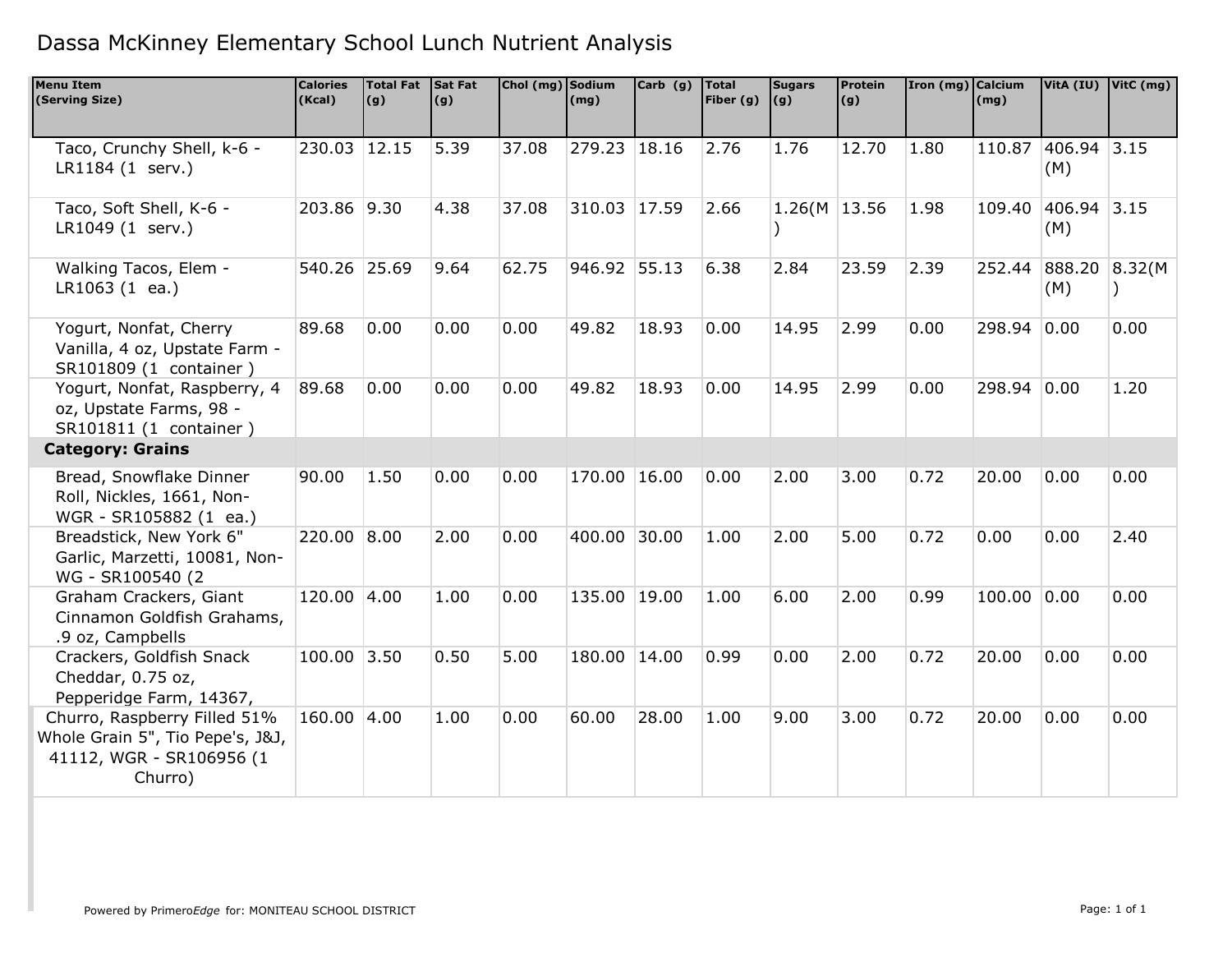| <b>Menu Item</b><br>(Serving Size)                                             | <b>Calories</b><br>(Kcal) | <b>Total Fat</b><br>(g) | Sat Fat<br>(g) | Chol (mg) Sodium | (mq)         | $Carb$ (q) | Total<br>Fiber $(g)$ | <b>Sugars</b><br> (g) | Protein<br>(g) | Iron (mg) Calcium | (mq)             |                      | VitA (IU) VitC (mg) |
|--------------------------------------------------------------------------------|---------------------------|-------------------------|----------------|------------------|--------------|------------|----------------------|-----------------------|----------------|-------------------|------------------|----------------------|---------------------|
| Pretzel, Soft 51% Whole<br>Grain 2.2oz, SuperPretzel,<br>J&J, 30110, WGR -     | 140.00 0.50               |                         | 0.00           | 0.00             | 150.00 30.00 |            | 3.00                 | 1.00                  | 5.00           | 1.80              | 20.00            | 0.00                 | 1.20                |
| Pretzel, Soft Rods 51%<br>Whole Grain 1oz,<br>SuperPretzel, J&J, 31012,        | 70.00                     | 0.50                    | 0.00           | 0.00             | 40.00        | 14.00      | 1.00                 | 0.00                  | 2.00           | 0.72              | 0.00             | 0.00                 | 0.00                |
| Pretzels, Rold Gold<br>Heartzels.70 oz - SR109475<br>$(1)$ pkg.)               | 80.00                     | 1.00                    | 0.00           | 0.00             | 200.00       | 16.00      | 2.00                 | 0.00                  | 2.00           | 0.72              | 20.00            | (M)                  | (M)                 |
| Rice, white, long-grain,<br>parboiled, enriched, cooked -<br>SR105135 (1/2 c.) | 97.17                     | 0.29                    | 0.06           | 0.00             | 1.58         | 20.58      | 0.71                 | 0.09                  | 2.30           | 1.43              | 15.01            | 0.00                 | 0.00                |
| Soup, Chicken Noodle,<br>Bernard - LR1144 (6 oz.)                              | 41.98                     | 1.18                    | 0.00           | 8.28             | 718.93 6.28  |            | 0.33                 | 0.04(M   1.97)        |                |                   | 0.02(M   2.87(M) | 453.81 0.14(M<br>(M) |                     |
| <b>Category: Vegetables</b>                                                    |                           |                         |                |                  |              |            |                      |                       |                |                   |                  |                      |                     |
| Baby Carrots, 2.6 oz, VRO -<br>SR106923 (1 pkg.)                               | 30.00                     | 0.00                    | 0.00           | 0.00             | 55.00        | 7.00       | 2.00                 | 5.00                  | 0.00           | 0.00              | 0.00             | 5000.0 6.00<br>0     |                     |
| Beans, Baked Beans<br>Vegetarian, Veg-BP - LR1031<br>(1/2 c.)                  | 138.81 0.49               |                         | 0.09           | 0.00             | 504.23 31.72 |            | 5.42                 | 13.99                 | 6.27           | 1.57              | 44.91            | 174.65 0.38          |                     |
| Black Bean, Canned Low<br>Sodium, Bush's Best -<br>LR1114 (1/2 c.)             | 120.00 0.50               |                         | 0.00           | 0.00             | 240.00 23.00 |            | 6.00                 | 0.00                  | 7.00           | 2.70              | 6.00             | 0.00                 | 0.00                |
| Broccoli, Raw, Florets -<br>SR108359 (1/2 c.)                                  | 14.96                     | 0.16                    | 0.05           | 0.00             | 14.52        | 2.92       | 1.14                 | 0.75                  | 1.24           | 0.32              | 20.68            | 274.12 39.25         |                     |
| Carrots, Frozen, Steamed,<br>Veg-RO - SR100812 (1/2 cup<br>servin)             | 77.45                     | 3.71                    | 1.42           | 0.00             | 264.92 10.96 |            | 4.68                 | 5.78(M   0.82)        |                | 0.75              | 49.71            | 24120. 3.26<br>44    |                     |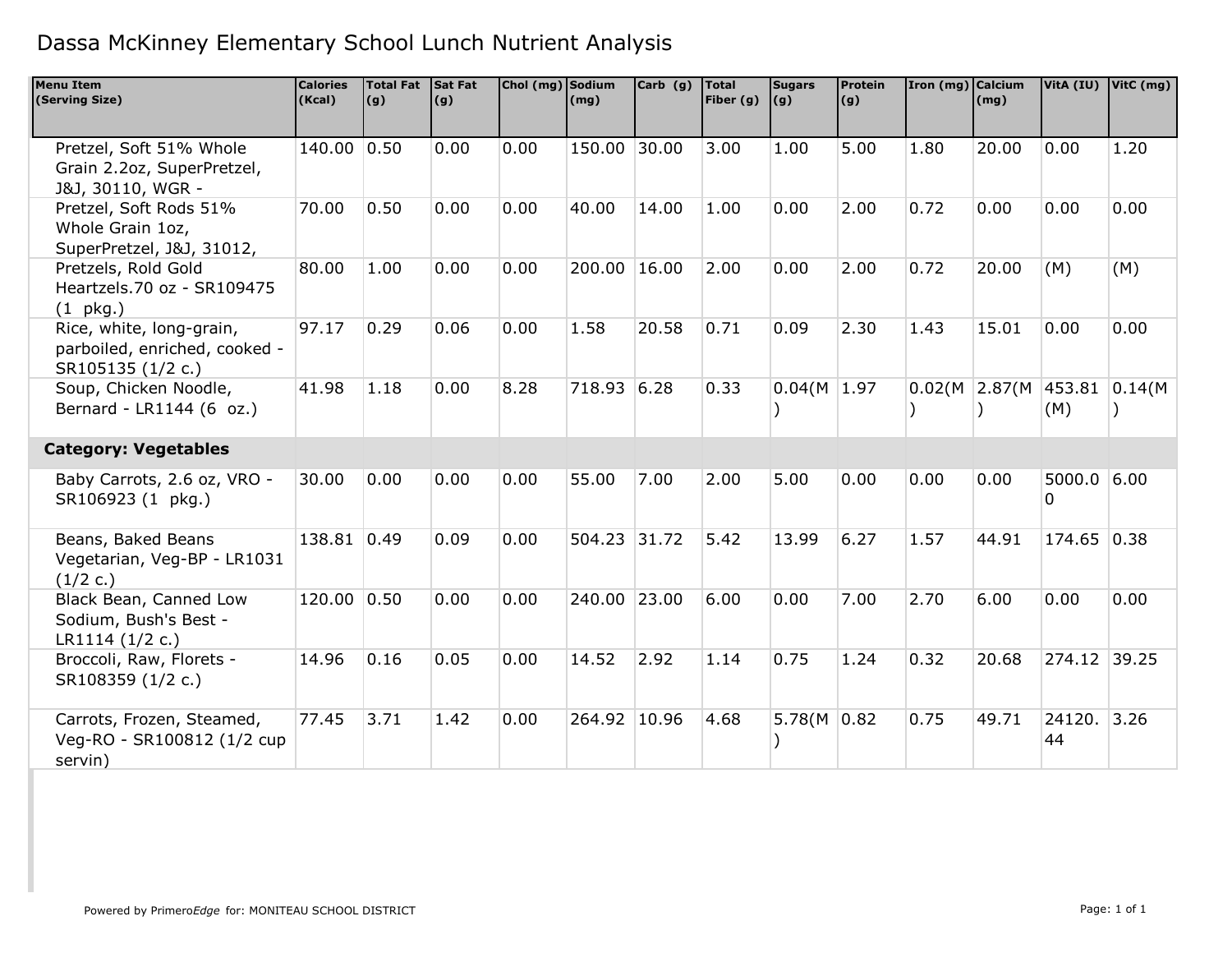| <b>Menu Item</b><br>(Serving Size)                                              | <b>Calories</b><br>(Kcal) | Total Fat Sat Fat<br>(g) | (g)  | Chol (mg) Sodium | (mg)         | Carb (g) | <b>Total</b><br>Fiber (g) $(9)$ | <b>Sugars</b> | <b>Protein</b><br>(g) | Iron (mg) Calcium | (mg)  |                   | VitA (IU) VitC (mg) |
|---------------------------------------------------------------------------------|---------------------------|--------------------------|------|------------------|--------------|----------|---------------------------------|---------------|-----------------------|-------------------|-------|-------------------|---------------------|
| Cauliflower, Raw, USDA<br>11135, Veg-O - SR102329<br>(1/2 c.)                   | 13.38                     | 0.00                     | 0.00 | 0.00             | 16.05        | 2.67     | 1.07                            | 1.07          | 1.07                  | 0.23              | 11.77 | 0.00              | 25.68               |
| Green Beans, Frozen -<br>LR1128 (1/2 c.)                                        | 44.00                     | 2.86                     | 1.28 | 0.00             | 187.28 4.35  |          | 2.00                            | 0.00(M   1.01 |                       | 0.59              | 33.10 | 501.00            | 2.80                |
| Hash Brown Rounds - McCain<br>- SR109300 (2 pieces)                             | 100.00                    | 3.50                     | 0.00 | 0.00             | 105.00       | 16.00    | 1.00                            | 0.00          | 1.00                  | 0.18              | 0.00  | 0.00              | 3.60                |
| Peppers, sweet, green, raw -<br>SR105243 (1/2 cup, chopp)                       | 14.90                     | 0.13                     | 0.04 | 0.00             | 2.23         | 3.46     | 1.27                            | 1.79          | 0.64                  | 0.25              | 7.45  | 275.65 59.90      |                     |
| Potato, Reduced Sodium<br>Tater Tots Shaped, Ore-Ida,<br>1000002789, Veg-S -    | 90.00                     | 3.50                     | 0.00 | 0.00             | 170.00 14.00 |          | 1.00                            | 0.99          | 1.00                  | 0.36              | 0.00  | 0.00              | 1.19                |
| Potato, Smiles Shaped,<br>McCain, OIF03456, Veg-S -<br>SR101907 (4 ea.)         | 130.00 4.50               |                          | 0.50 | 0.00             | 180.00 20.00 |          | 2.00                            | 0.00          | 2.00                  | 0.36              | 0.00  | 0.00              | 2.40                |
| Potatoes, Mashed Potato<br>Pearls, 12/28 oz. Pouch,<br>Basic American Foods,    | 90.00                     | 1.00                     | 0.00 | 0.00             | 410.00 17.00 |          | 1.00                            | 0.00          | 2.00                  | 0.36              | 0.00  | (M)               | (M)                 |
| Salad Mix, Iceberg Romaine<br>$50/50 - SR102611 (1 c.)$                         | 5.84                      | 0.00                     | 0.00 | 0.00             | 5.84         | 1.17     | 0.58                            | 1.17          | 0.58                  | 0.21              | 11.69 | 175.28            | 2.10                |
| Soup, Condensed Tomato<br>Soup, Prepared, Healthy<br>Request, Campbell's, 6oz - | 56.23                     | 0.70                     | 0.35 | 0.00             | 293.51 11.25 |          | 0.70                            | 7.03          | 0.70                  | 0.25              | 5.33  | 281.16 4.22       |                     |
| Tomatoes, Raw, Cherry -<br>SR108358 (1/2 c.)                                    | 13.50                     | 0.15                     | 0.02 | 0.00             | 3.50         | 2.90     | 0.90                            | 1.96          | 0.66                  | 0.20              | 7.50  | 620.50 10.20      |                     |
| Vegetable, Broccoli, No Salt<br>Added, Frozen, USDA Foods,<br>110473, VEG-DG -  | 26.00                     | 0.00                     | 0.00 | 0.00             | 22.00        | 5.00     | 3.00                            | 1.00          | 3.00                  | (M)               | (M)   | (M)               | (M)                 |
| Vegetable, California Blend,<br>Frozen, Veg-O - SR101778 (3/4<br>Cup Cooked)    | 25.00                     | 0.00                     | 0.00 | (M)              | 15.00        | 3.00     | 2.00                            | (M)           | 2.00                  | 0.36              | 20.00 | 6250.0 15.00<br>0 |                     |
| Powered by PrimeroEdge for: MONITEAU SCHOOL DISTRICT                            |                           |                          |      |                  |              |          |                                 |               |                       |                   |       |                   | Page: 1 of 1        |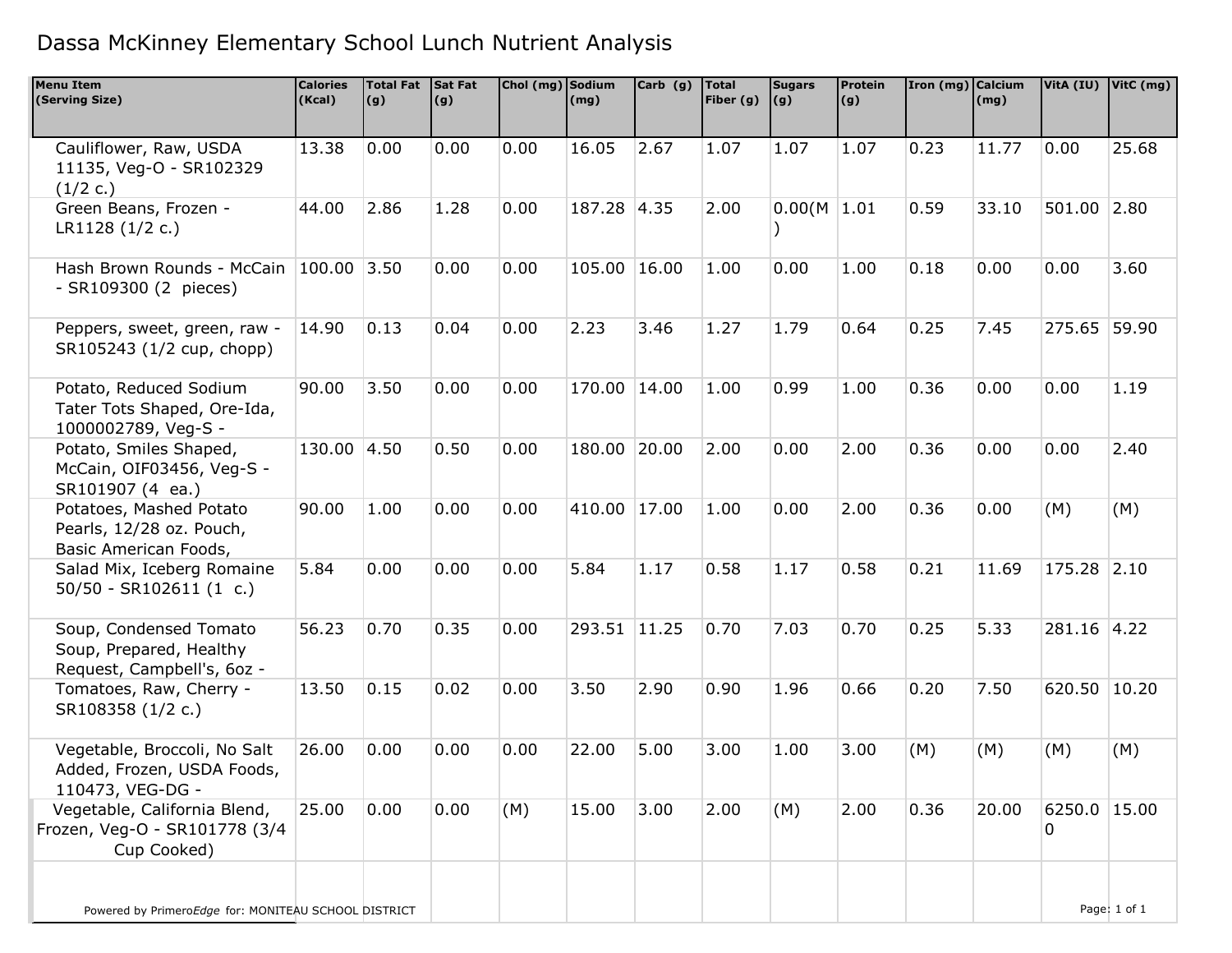| <b>Menu Item</b><br>(Serving Size)                                                           | <b>Calories</b><br>(Kcal) | <b>Total Fat</b><br>(g) | Sat Fat<br>(g) | Chol (mg) Sodium | (mg)  | Carb (g) | <b>Total</b><br>Fiber $(g)$ | <b>Sugars</b><br>(g) | Protein<br>(g) | Iron (mg) Calcium | (mg)         |              | VitA (IU) VitC (mg) |
|----------------------------------------------------------------------------------------------|---------------------------|-------------------------|----------------|------------------|-------|----------|-----------------------------|----------------------|----------------|-------------------|--------------|--------------|---------------------|
|                                                                                              |                           |                         |                |                  |       |          |                             |                      |                |                   |              |              |                     |
| Vegetable, Cucumber Rings,<br>Slices, Raw, Veg-O - 102517<br>$(1/2$ cup, slice)              | 7.80                      | 0.06                    | 0.02           | 0.00             | 1.04  | 1.89     | 0.26                        | 0.87                 | 0.34           | 0.15              | 8.32         | 54.60        | 1.46                |
| Vegetable, Peas & Carrots,<br>Steamed, Veg-R/O, O -<br>102690 (1/2 c.)                       | 83.63                     | 3.70                    | 0.69           | 0.00             | 88.72 | 10.06    | 3.87                        | $2.35(M)$ 2.63       |                | 0.25(M)           | 16.54(<br>M) | 8(M)         | 7659.2 1.07(M       |
| Vegetable, Peas, Green, No<br>Salt Added, Frozen, USDA<br>Foods, 110763, VEG-S -             | 62.00                     | 0.00                    | 0.00           | 0.00             | 58.00 | 11.00    | 4.00                        | 4.00                 | 4.00           | (M)               | (M)          | (M)          | (M)                 |
| Vegetables, Oriental Blend,<br>Monarch, 673427, Veg-O -<br>SR104875 (1/2 c.)                 | 30.00                     | 0.00                    | 0.00           | 0.00             | 20.00 | 5.00     | 2.00                        | 3.00                 | 2.00           | 0.00              | 20.00        | 300.00 12.00 |                     |
| Whole kernel Corn - Unsalted<br>$-SR109289(1/2 c.)$                                          | 70.00                     | 1.00                    | 0.00           | 0.00             | 5.00  | 13.00    | 2.00                        | 3.00                 | 1.00           | 0.36              | 20.00        | 0.00         | 0.00                |
| <b>Category: Fruits</b>                                                                      |                           |                         |                |                  |       |          |                             |                      |                |                   |              |              |                     |
| Apples, Red Delicious, raw,<br>with skin [100514] -<br>SR107602 (1 medium (3)                | 95.00                     | 0.31                    | 0.06           | 0.00             | 2.00  | 25.13    | 4.40                        | (M)                  | 0.47           | 0.22              | 10.99        | 98.01        | 8.41                |
| Apples, Slices, 2 oz. bags,<br>Peterson Farms, 203102 -<br>SR107959 (1 Bag)                  | 30.00                     | 0.00                    | 0.00           | 0.00             | 0.00  | 7.00     | 1.00                        | 6.00                 | 0.00           | 0.00              | 20.00        | 0.00         | 12.00               |
| Applesauce, Sweetened, Blue<br>Raspberry, 4.5 oz. container,<br>Peterson Farms, ASA10008,    | 90.00                     | 0.00                    | 0.00           | 0.00             | 0.00  | 22.00    | 2.00                        | 19.00                | 0.00           | 0.00              | 0.00         | 0.00         | (M)                 |
| Applesauce, Sweetened,<br>Watermelon, 4.5 oz.<br>container, Peterson Farms,                  | 90.00                     | 0.00                    | 0.00           | 0.00             | 0.00  | 22.00    | 2.00                        | 19.00                | 0.00           | 0.00              | 0.00         | 0.00         | (M)                 |
| Applesauce, Unsweetened,<br>Mixed Berry, 4.5 oz. container,<br>Peterson Farms, ASA10020, F - | 50.00                     | 0.00                    | 0.00           | 0.00             | 0.00  | 14.00    | 1.00                        | 12.00                | 0.00           | 0.00              | 0.00         | 0.00         | (M)                 |
| Applesauce, Unsweetened,<br>Peach, 4.5 oz. container,<br>Peterson Farms, ASA10017, F -       | 50.00                     | 0.00                    | 0.00           | 0.00             | 0.00  | 14.00    | 1.00                        | 12.00                | 0.00           | 0.00              | 0.00         | 0.00         | (M)                 |
| Bananas, Petite, Raw, Small (6"<br>to 6-7/8") 09040 - SR109218<br>(1 Banana)                 | 90.00                     | 0.33                    | 0.00           | 0.00             | 1.00  | 23.07    | 2.60                        | 12.35                | 1.10           | 0.26              | 5.00         | 65.00        | 7.00                |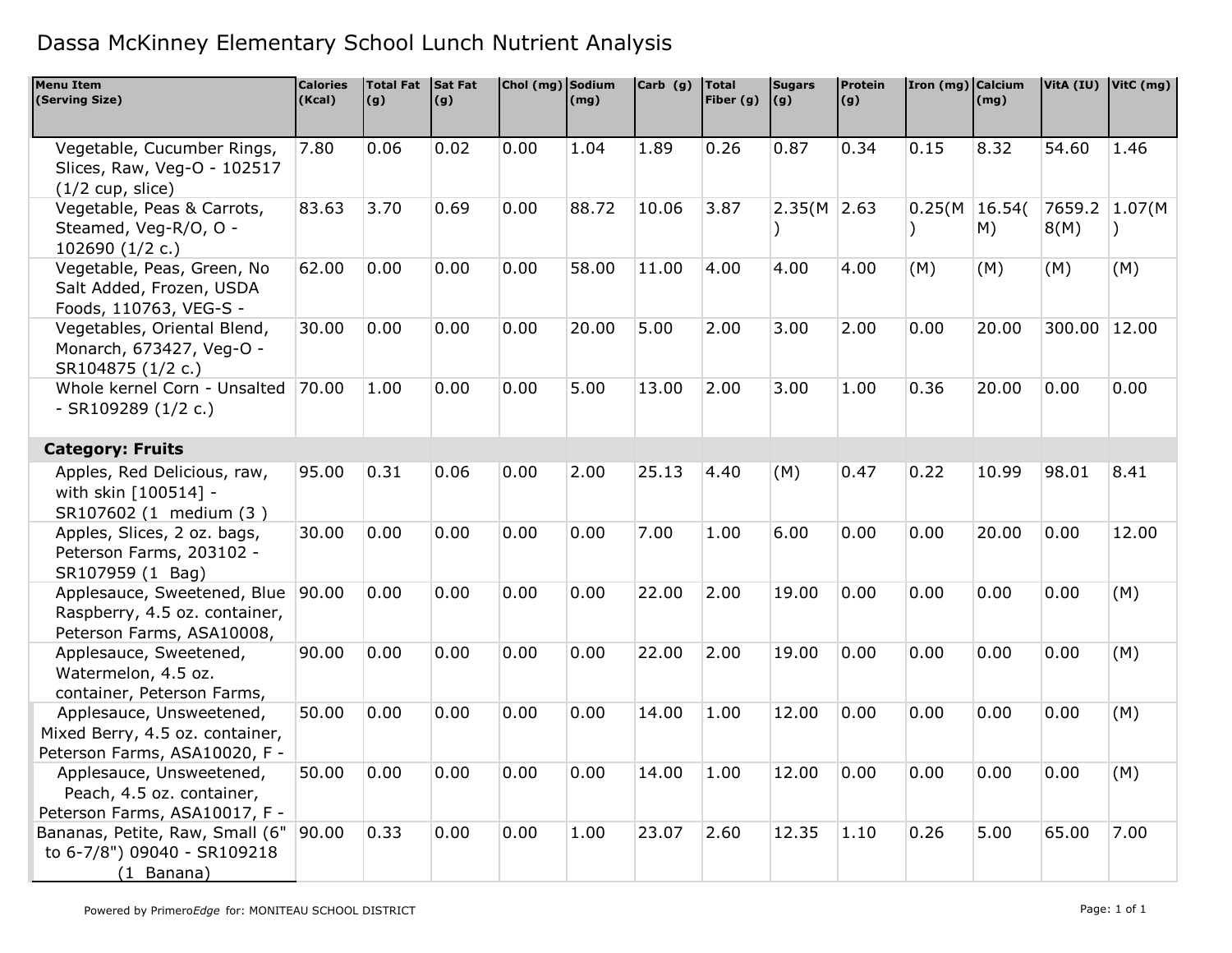| <b>Menu Item</b><br>(Serving Size)                                                        | <b>Calories</b><br>(Kcal) | <b>Total Fat</b><br>(g) | Sat Fat<br>(g) | Chol (mg) Sodium | (mg)  | Carb (g) | Total<br>Fiber $(g)$ $(g)$ | <b>Sugars</b> | <b>Protein</b><br>(g) | Iron (mg) $ $ Calcium | (mg)  | VitA (IU) VitC (mg) |              |
|-------------------------------------------------------------------------------------------|---------------------------|-------------------------|----------------|------------------|-------|----------|----------------------------|---------------|-----------------------|-----------------------|-------|---------------------|--------------|
|                                                                                           |                           |                         |                |                  |       |          |                            |               |                       |                       |       |                     |              |
| Craisins, Sweetened Dried<br>Cranberries, Strawberry<br>Flavor, Ocean Spray 23445,        | 110.00 0.00               |                         | 0.00           | (M)              | 0.00  | 28.00    | 3.00                       | 24.00         | 0.00                  | (M)                   | (M)   | (M)                 | (M)          |
| Fruit, Applesauce,<br>Unsweetened, Canned, USDA<br>Foods, 110541, F -                     | 51.00                     | 0.00                    | 0.00           | 0.00             | 2.00  | 14.00    | 1.00                       | 11.00         | 0.00                  | (M)                   | (M)   | (M)                 | (M)          |
| Juice, 100% Grape 4 oz,<br>Suncup, 090501, F -<br>SR100183 (1 serving (4)                 | 80.00                     | 0.00                    | 0.00           | 0.00             | 10.00 | 19.00    | 0.00                       | 18.00         | 0.00                  | 0.00                  | 0.00  | 0.00                | 0.00         |
| Juice, Apple, 100%, 4 fl. oz.,<br>Frozen, Suncup, 030301 -<br>SR107865 (1 Carton)         | 60.00                     | 0.00                    | 0.00           | 0.00             | 5.00  | 14.00    | 0.00                       | 12.00         | 0.00                  | 0.00                  | 0.00  | 0.00                | 60.00        |
| Juice, Orange, 100%, 4oz,<br>Suncup, 090103, F -<br>SR100182 (1 serving (4)               | 60.00                     | 0.00                    | 0.00           | 0.00             | 5.00  | 14.00    | (M)                        | 10.00         | 1.00                  | 0.00                  | 19.00 | 187.50              | 36.00        |
| Oranges; varieties include<br>Navel, Valencia, Pineapple or<br>Hamlin, raw [100283, A357] | 62.00                     | 0.16                    | 0.03           | 0.00             | 0.00  | 15.39    | 3.10                       | (M)           | 1.23                  | 0.13                  | 51.99 | 295.00              | 69.70        |
| Peaches, Canned, Yellow,<br>Sliced, In Juice, #10 Can,<br>Seneca, 3710002465, F -         | 50.00                     | 0.00                    | 0.00           | 0.00             | 5.00  | 12.00    | 1.00                       | 10.00         | 1.00                  | 0.00                  | 20.00 | 300.00              | 1.20         |
| Peaches, clingstone, canned,<br>diced, packed in extra light<br>syrup [100220, A409] -    | 53.00                     | 0.13                    | 0.00           | 0.00             | 6.00  | 13.39    | 1.30                       | (M)           | 0.50                  | 0.38                  | 6.00  | 340.00 3.81         |              |
| Pineapple, Tidbits, in Juice,<br>Canned, 1/2 cup F -<br>SR107930 (1/2 c.)                 | 75.00                     | 0.10                    | 0.00           | 0.00             | 1.00  | 19.55    | 1.00                       | 17.99         | 0.52                  | 0.35                  | 17.00 | 47.00               | 11.80        |
| Raisins, Unsweetened 1.33oz   114.00<br>Box - LR1107 (1 Box)                              |                           | 0.00                    | 0.00           | 0.00             | 4.00  | 30.00    | 1.00                       | 23.00         | 1.00                  | (M)                   | (M)   | (M)                 | (M)          |
| Tangerines, (mandarin<br>oranges), canned, light syrup<br>pack - SR105084 (1/2 c.)        | 76.86                     | 0.13                    | 0.01           | 0.00             | 7.56  | 20.40    | 0.88                       | 19.52         | 0.57                  | 0.47                  | 8.82  | 1058.4<br>$\Omega$  | 24.95        |
|                                                                                           |                           |                         |                |                  |       |          |                            |               |                       |                       |       |                     |              |
| Powered by PrimeroEdge for: MONITEAU SCHOOL DISTRICT                                      |                           |                         |                |                  |       |          |                            |               |                       |                       |       |                     | Page: 1 of 1 |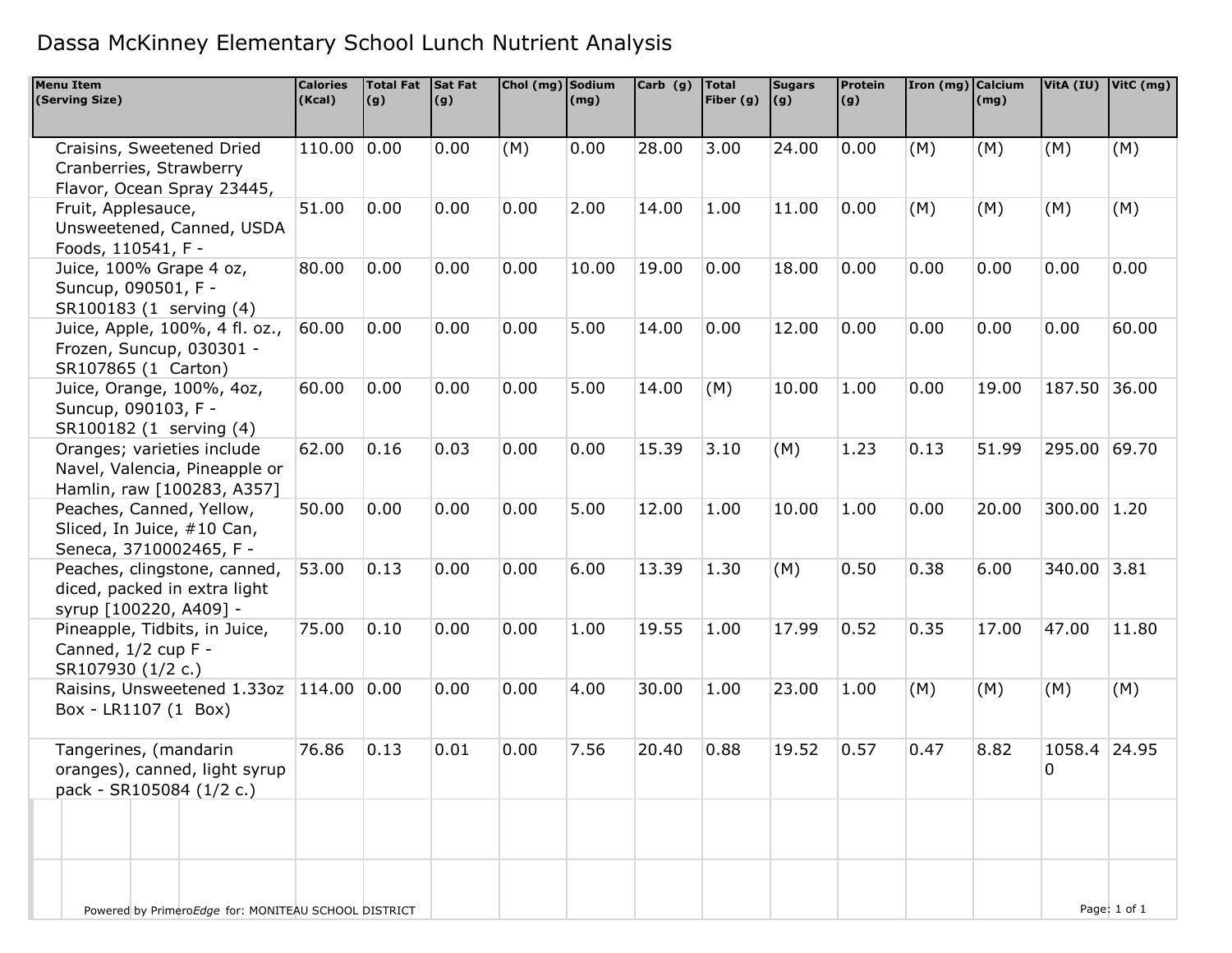| <b>Menu Item</b><br>(Serving Size)                                               | <b>Calories</b><br>(Kcal) | <b>Total Fat</b><br>(g) | Sat Fat<br>(g) | Chol (mg) Sodium | (mg)         | $Carb$ (g) | Total<br>Fiber $(g)$ | <b>Sugars</b><br> (g) | <b>Protein</b><br>(g) | Iron (mg) Calcium | (mg)   |                   | VitA (IU) VitC (mg) |
|----------------------------------------------------------------------------------|---------------------------|-------------------------|----------------|------------------|--------------|------------|----------------------|-----------------------|-----------------------|-------------------|--------|-------------------|---------------------|
|                                                                                  |                           |                         |                |                  |              |            |                      |                       |                       |                   |        |                   |                     |
| <b>Category: Milk</b>                                                            |                           |                         |                |                  |              |            |                      |                       |                       |                   |        |                   |                     |
| Milk, 1% Strawberry, Half                                                        | 150.00 2.00               |                         | 1.50           | 10.00            | 115.00       | 25.00      | (M)                  | 25.00                 | 8.00                  | (M)               | 200.00 | $ 750.00 $ (M)    |                     |
| Pint, Turner Dairy Farms 19 -                                                    |                           |                         |                |                  |              |            |                      |                       |                       |                   |        |                   |                     |
| PGR1006 (1 c.)                                                                   |                           |                         |                |                  |              |            |                      |                       |                       |                   |        |                   |                     |
| Milk, Chocolate, Fat Free,                                                       | 130.00 0.50               |                         | 0.00           | 4.00             | 210.00 24.00 |            | 0.00                 | 23.00                 | 8.00                  | (M)               |        | 200.00 750.00 (M) |                     |
| Turner Dairy, Milk -                                                             |                           |                         |                |                  |              |            |                      |                       |                       |                   |        |                   |                     |
| SR100184 (1 cup servin)                                                          |                           |                         |                |                  |              |            |                      |                       |                       |                   |        |                   |                     |
| Milk, Unflavored, 1% Low                                                         | 100.00 2.00               |                         | 1.50           | 10.00            | 25.00        | 12.00      | 0.00                 | 12.00                 | 8.00                  | (M)               | 250.00 | $ 750.00 $ (M)    |                     |
| Fat, Turners Dairy, Milk -                                                       |                           |                         |                |                  |              |            |                      |                       |                       |                   |        |                   |                     |
| SR100873 (1 Carton)<br>Milk, Unflavored, Fat Free,                               | 90.00                     | 0.00                    | 0.00           | 5.00             | 115.00 13.00 |            | 0.00                 | 12.00                 | 8.00                  | 0.00              | 300.00 | 500.00 2.40       |                     |
| Skim, Turners Dairy, M -                                                         |                           |                         |                |                  |              |            |                      |                       |                       |                   |        |                   |                     |
| SR100872 (1 c.)                                                                  |                           |                         |                |                  |              |            |                      |                       |                       |                   |        |                   |                     |
| Milk, Vanilla Flavored, Fat                                                      | 130.00 0.50               |                         | 0.00           | 4.00             | 120.00       | 24.00      | 0.00                 | 24.00                 | 8.00                  | (M)               | 200.00 | $750.00$ (M)      |                     |
| Free, Turners Dairy, M -                                                         |                           |                         |                |                  |              |            |                      |                       |                       |                   |        |                   |                     |
| SR100539 (1 c.)                                                                  |                           |                         |                |                  |              |            |                      |                       |                       |                   |        |                   |                     |
| <b>Category: Condiments</b>                                                      |                           |                         |                |                  |              |            |                      |                       |                       |                   |        |                   |                     |
| Condiments, Barbecue Sauce                                                       | 10.00                     | 0.00                    | 0.00           | 0.00             | 160.00       | 3.00       | 0.00                 | 2.00                  | 0.00                  | 0.00              | 0.00   | 100.00 0.00       |                     |
| Packet, Heinz, 533800 -                                                          |                           |                         |                |                  |              |            |                      |                       |                       |                   |        |                   |                     |
| SR108023 (1 packet)                                                              |                           |                         |                |                  |              |            |                      |                       |                       |                   |        |                   |                     |
| Condiments, Ketchup, 9                                                           | 10.00                     | 0.00                    | 0.00           | 0.00             | 85.00        | 3.00       | 0.00                 | 2.00                  | 0.00                  | 0.00              | 0.00   | 100.00 0.00       |                     |
| gram Single Serve, 1000ct                                                        |                           |                         |                |                  |              |            |                      |                       |                       |                   |        |                   |                     |
| Case, Heinz, 984800 -                                                            |                           | 6.00                    |                |                  | 90.00        | 1.00       | 0.00                 | 0.00                  |                       |                   | 0.00   | 0.00              | 0.00                |
| Dressing, Buttermilk Ranch,<br>Single Serve Shelf Stable                         | 60.00                     |                         | 1.00           | 5.00             |              |            |                      |                       | 0.00                  | 0.00              |        |                   |                     |
| Pouch (12g), Sauer, 06503 -                                                      |                           |                         |                |                  |              |            |                      |                       |                       |                   |        |                   |                     |
| Dressing, French Style Fat                                                       | 15.00                     | 0.00                    | 0.00           | 0.00             | 105.00       | 4.00       | 0.00                 | 2.00                  | 0.00                  | 0.00              | 0.00   | 0.00              | 0.00                |
| Free, Kraft Foods, 6496000 -                                                     |                           |                         |                |                  |              |            |                      |                       |                       |                   |        |                   |                     |
| SR103297 (1 pouch)                                                               |                           |                         |                |                  |              |            |                      |                       |                       |                   |        |                   |                     |
| Dressing, Italian 12 g, Heinz,                                                   | 10.00                     | 0.50                    | 0.00           | 0.00             | 110.00 1.00  |            | 0.00                 | 0.00                  | 0.00                  | 0.00              | 0.00   | 0.00              | 0.00                |
| 19810 - SR101921 (1                                                              |                           |                         |                |                  |              |            |                      |                       |                       |                   |        |                   |                     |
| packet)                                                                          |                           |                         |                |                  |              |            |                      |                       |                       |                   |        |                   |                     |
| Gravy Mix, Instant Beef                                                          | 30.00                     | 0.00                    | 0.00           | 0.00             | 290.00 7.00  |            | 0.00                 | 0.00                  | 0.00                  | 0.00              | 0.00   | 0.00              | 0.00                |
| Flavored, Bernard Food                                                           |                           |                         |                |                  |              |            |                      |                       |                       |                   |        |                   |                     |
| Industries, 300823 -                                                             |                           |                         |                |                  |              |            |                      |                       |                       |                   |        |                   |                     |
| Margarine, Spread Single                                                         | 25.00                     | 2.50                    | 0.50           | 0.00             | 40.00        | 0.00       | 0.00                 | 0.00                  | 0.00                  | 0.00              | 0.00   | (M)               | (M)                 |
| Serving 5 g, Country Crock,                                                      |                           |                         |                |                  |              |            |                      |                       |                       |                   |        |                   |                     |
| Unilever Food Solutions,<br>Powered by PrimeroEdge for: MONITEAU SCHOOL DISTRICT |                           |                         |                |                  |              |            |                      |                       |                       |                   |        |                   | Page: 1 of 1        |